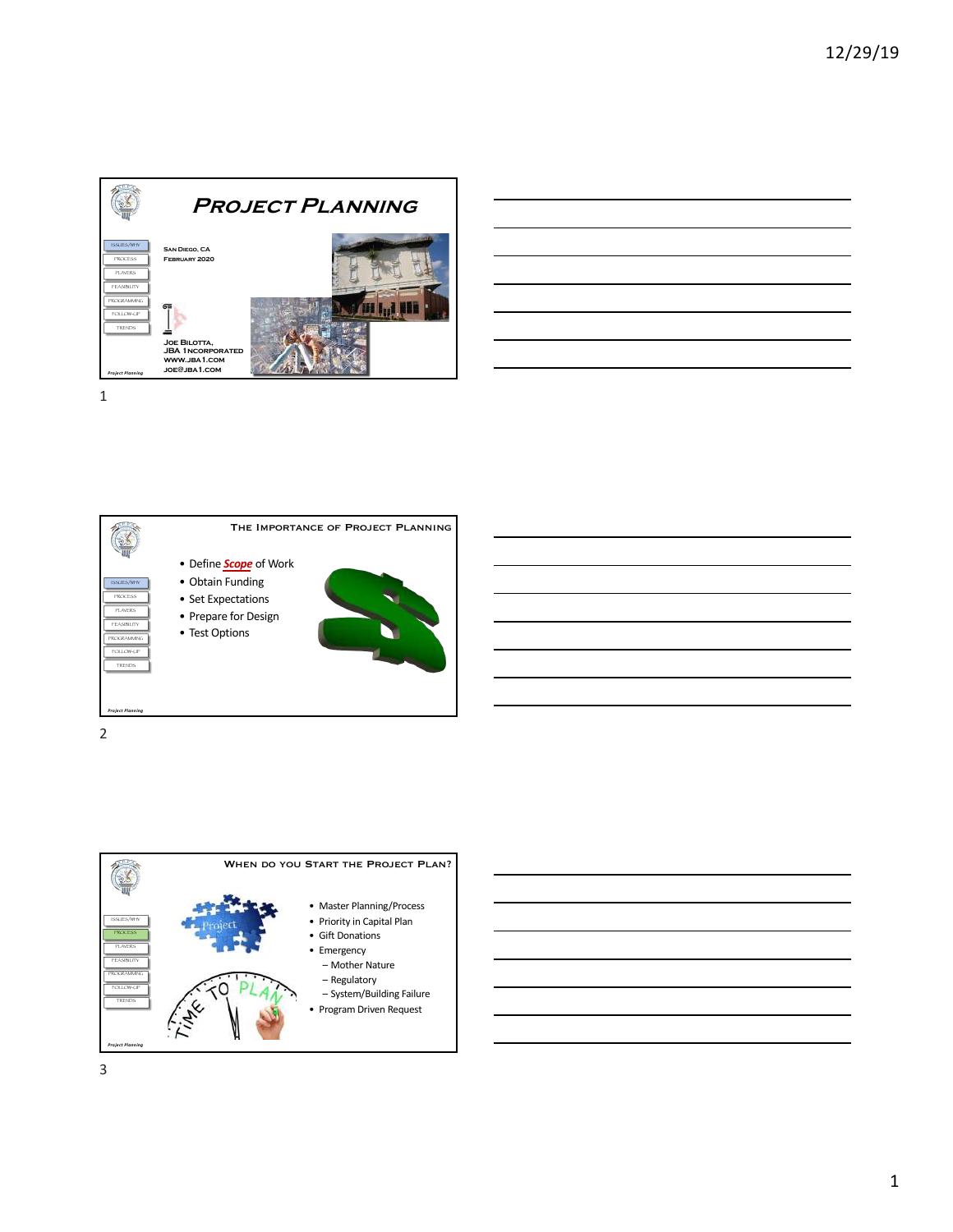





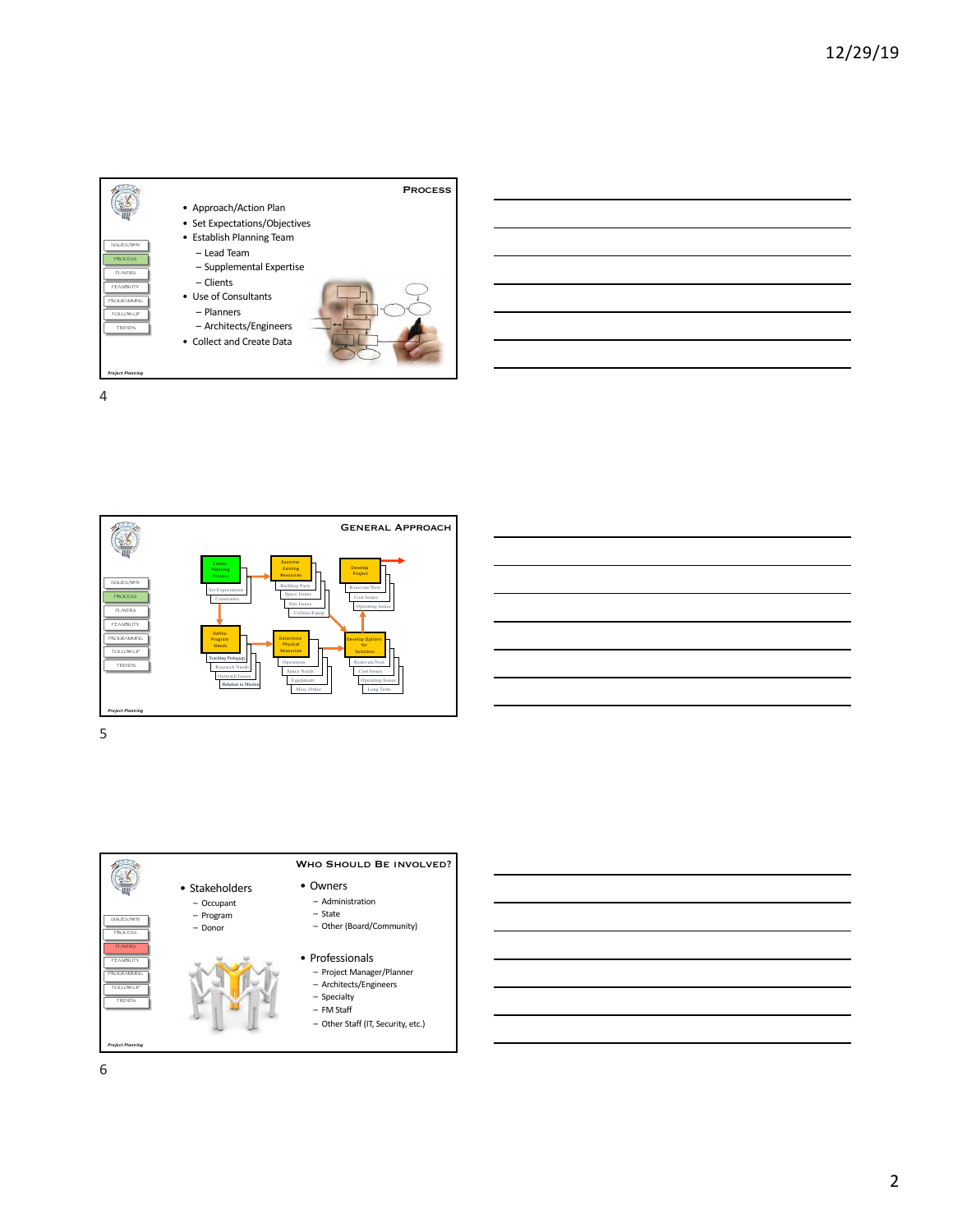











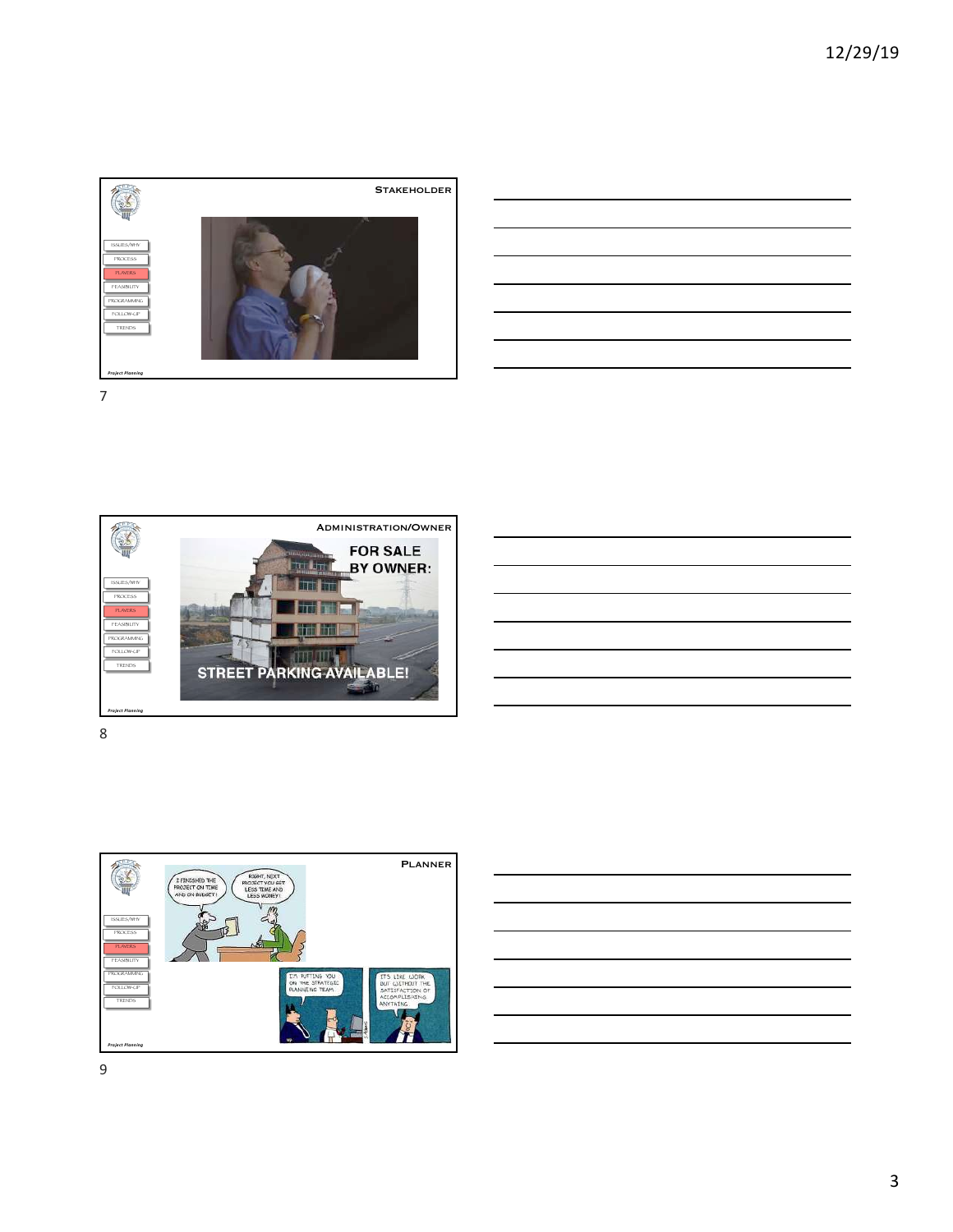









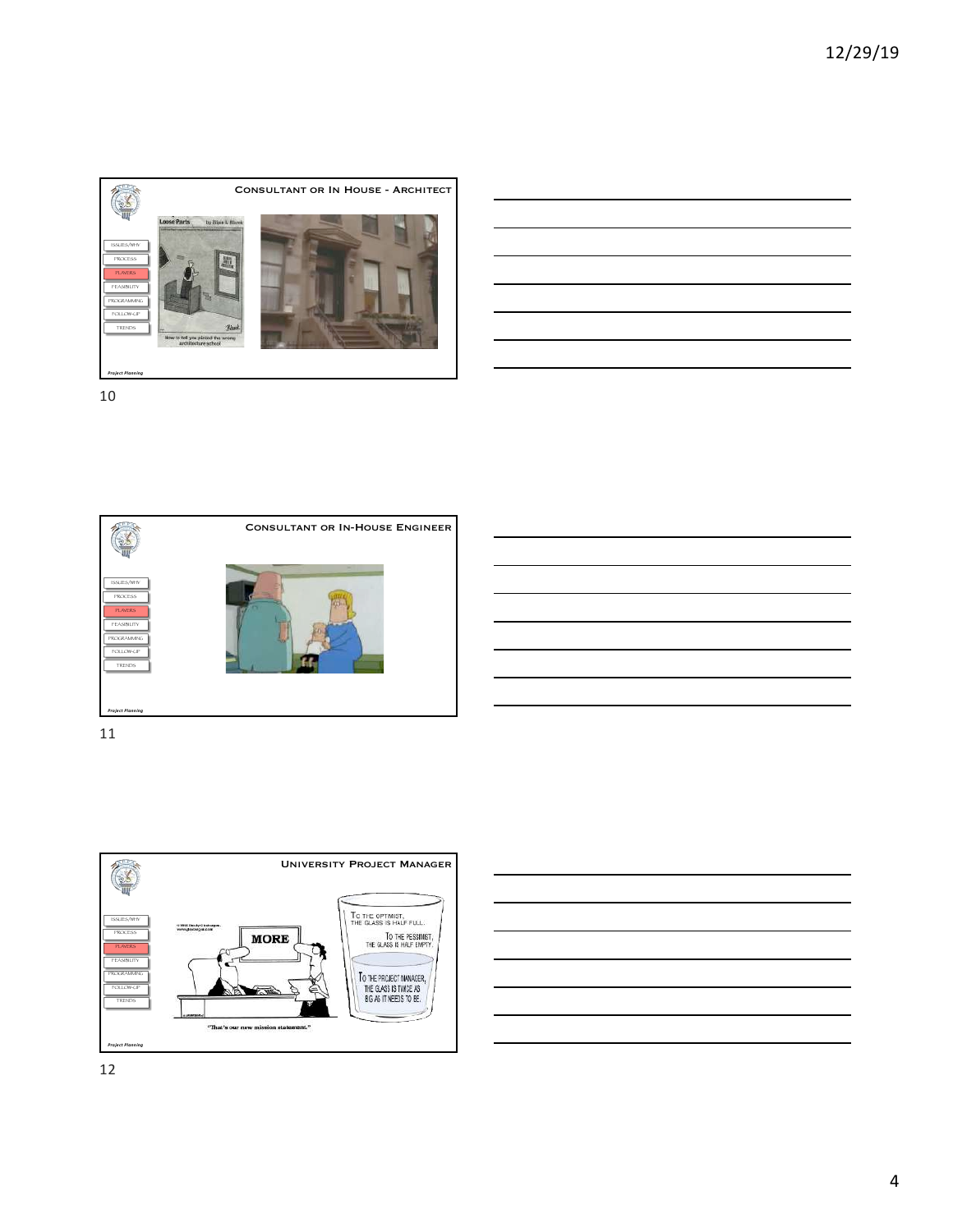





14

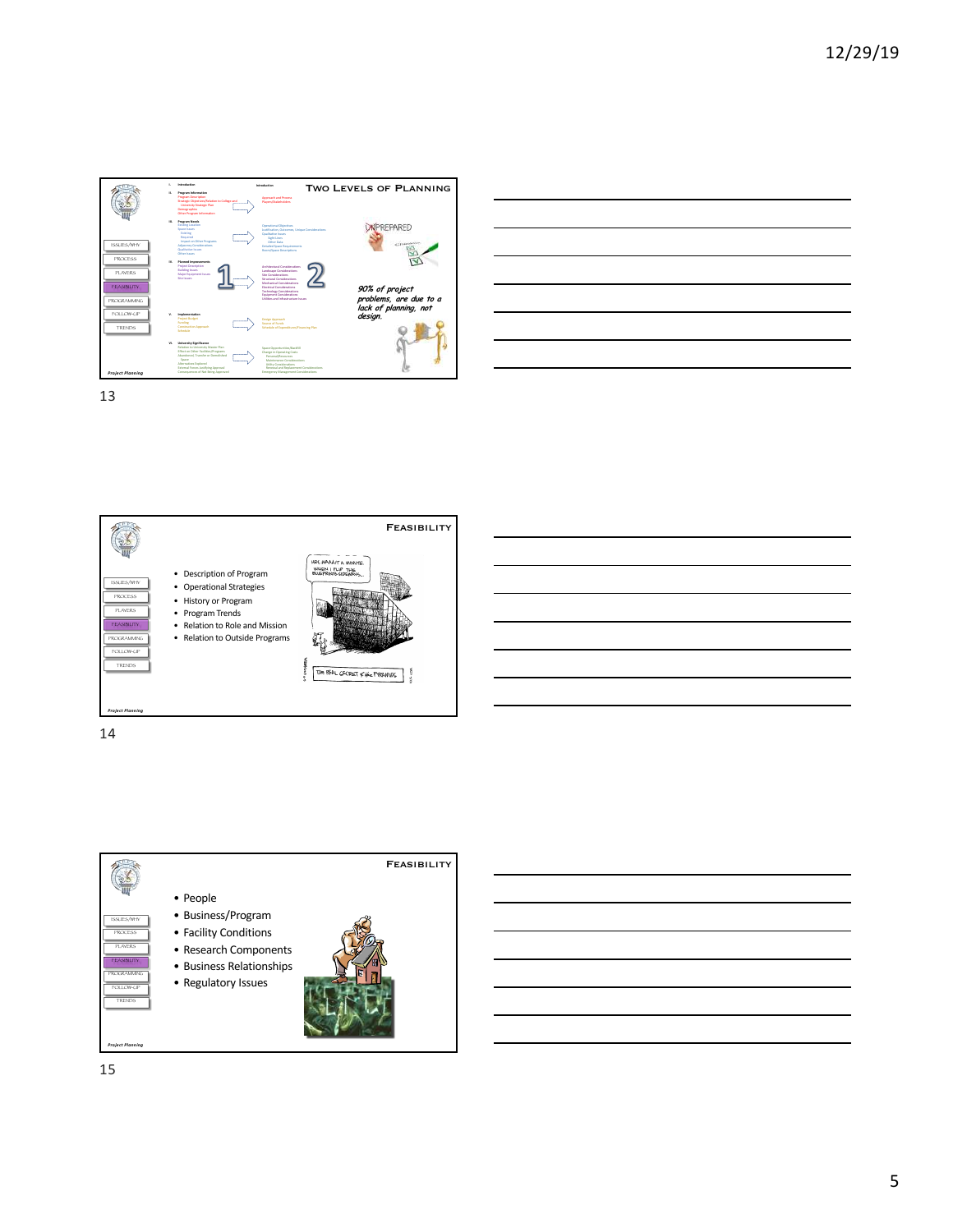





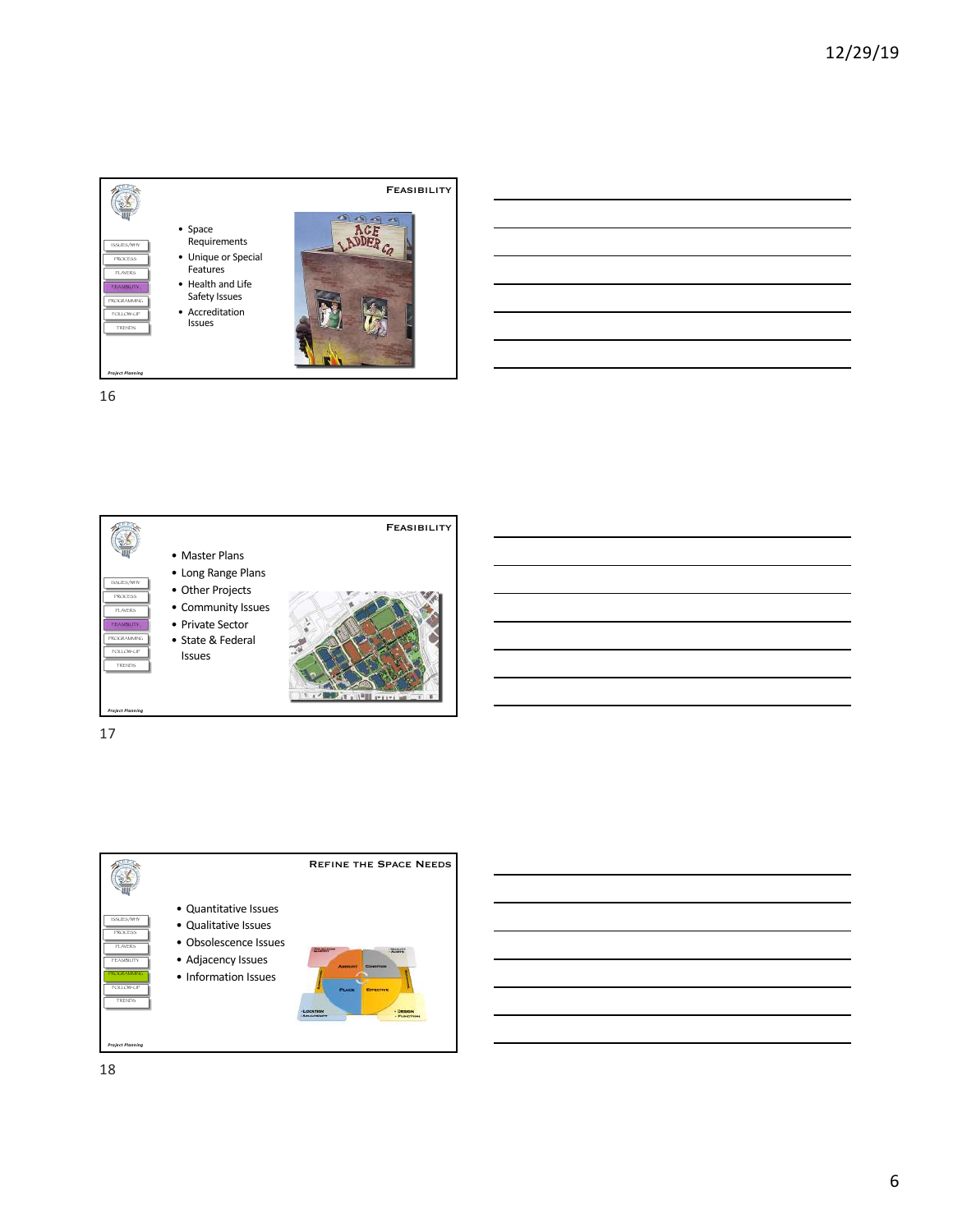





| <u> 1989 - Andrea Stadt Britain, amerikansk politik (* 1989)</u>                                                      |  |  |
|-----------------------------------------------------------------------------------------------------------------------|--|--|
| <u> La Carlo Carlo Carlo Carlo Carlo Carlo Carlo Carlo Carlo Carlo Carlo Carlo Carlo Carlo Carlo Carlo Carlo Car</u>  |  |  |
| <u> 1989 - Johann Stoff, deutscher Stoff, der Stoff, der Stoff, der Stoff, der Stoff, der Stoff, der Stoff, der S</u> |  |  |
|                                                                                                                       |  |  |
| <u> 1989 - Andrea Andrew Maria (h. 1989).</u><br>Demografia                                                           |  |  |
| <u> La Carlo Carlo Carlo Carlo Carlo Carlo Carlo Carlo Carlo Carlo Carlo Carlo Carlo Carlo Carlo Carlo Carlo Car</u>  |  |  |
| <u> 1989 - Andrea Santa Andrea Andrea Andrea Andrea Andrea Andrea Andrea Andrea Andrea Andrea Andrea Andrea Andr</u>  |  |  |
|                                                                                                                       |  |  |

20

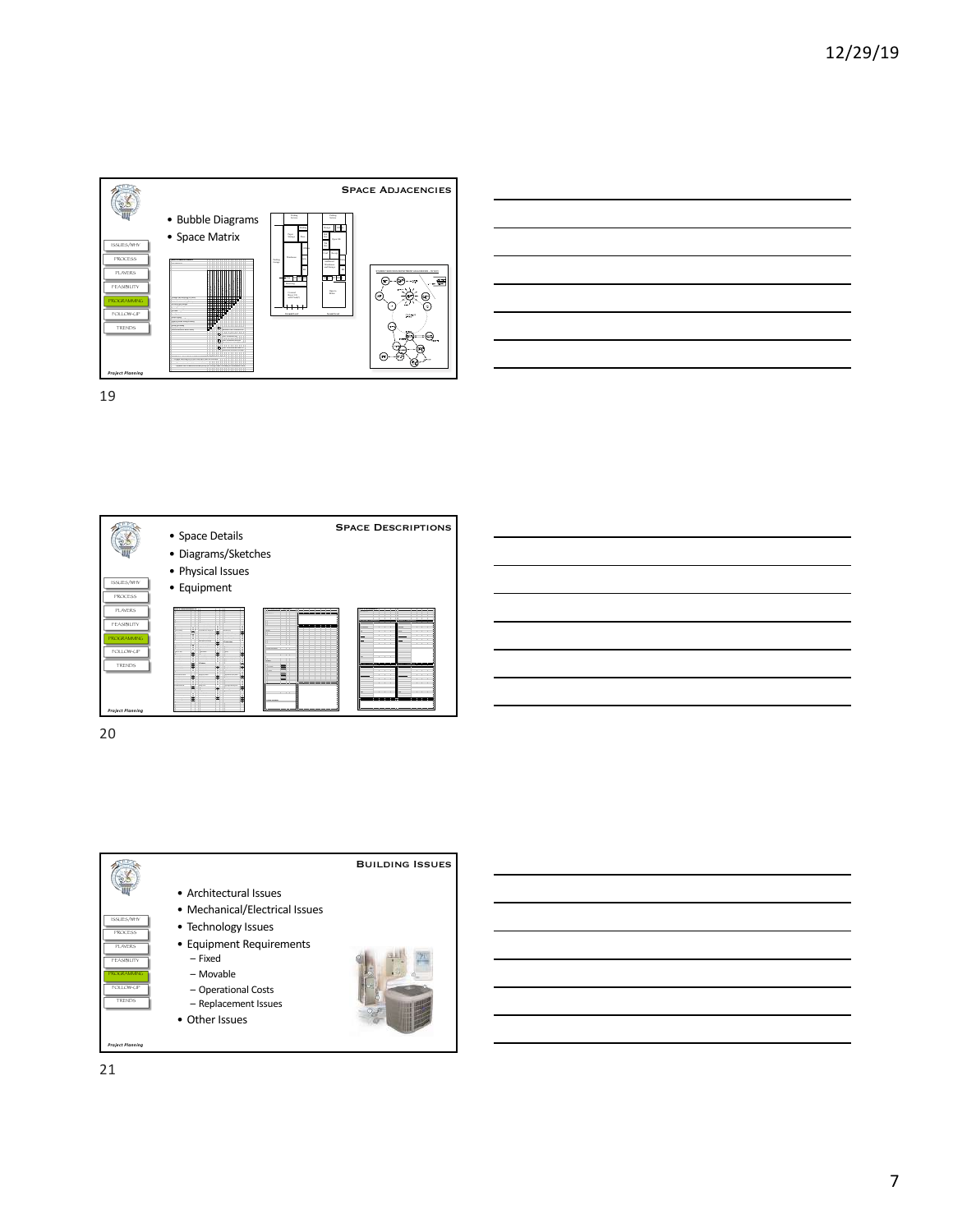



23

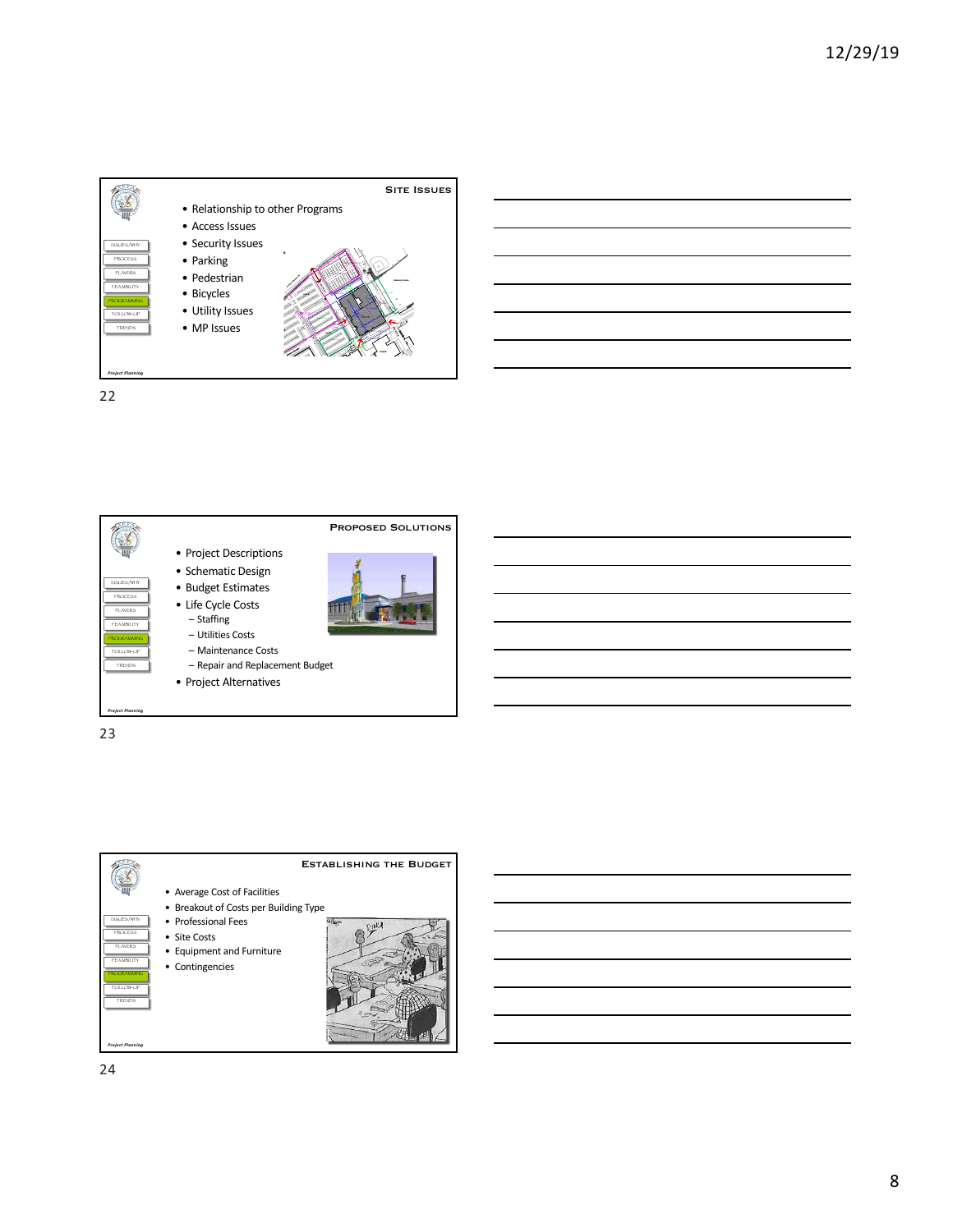





26

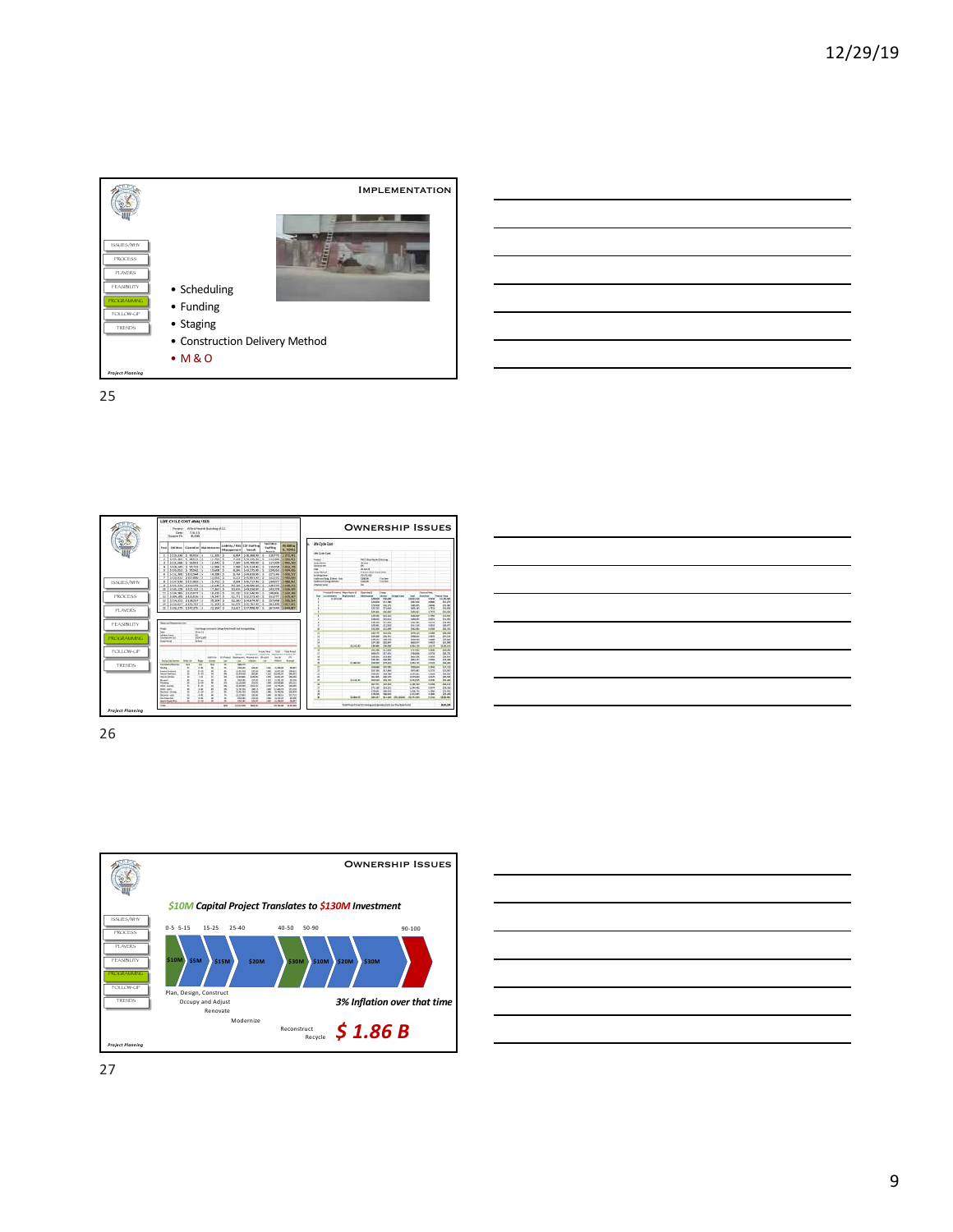





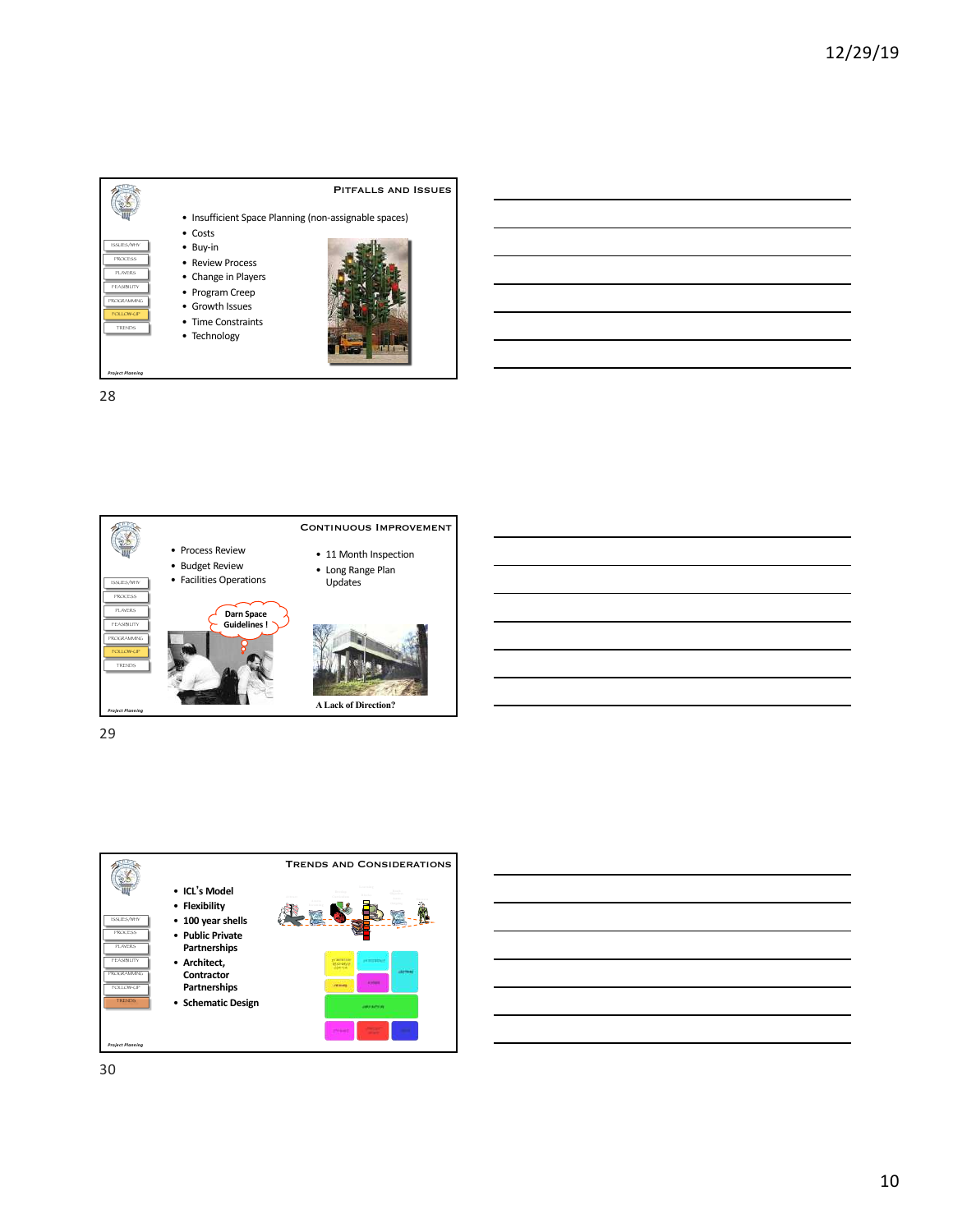

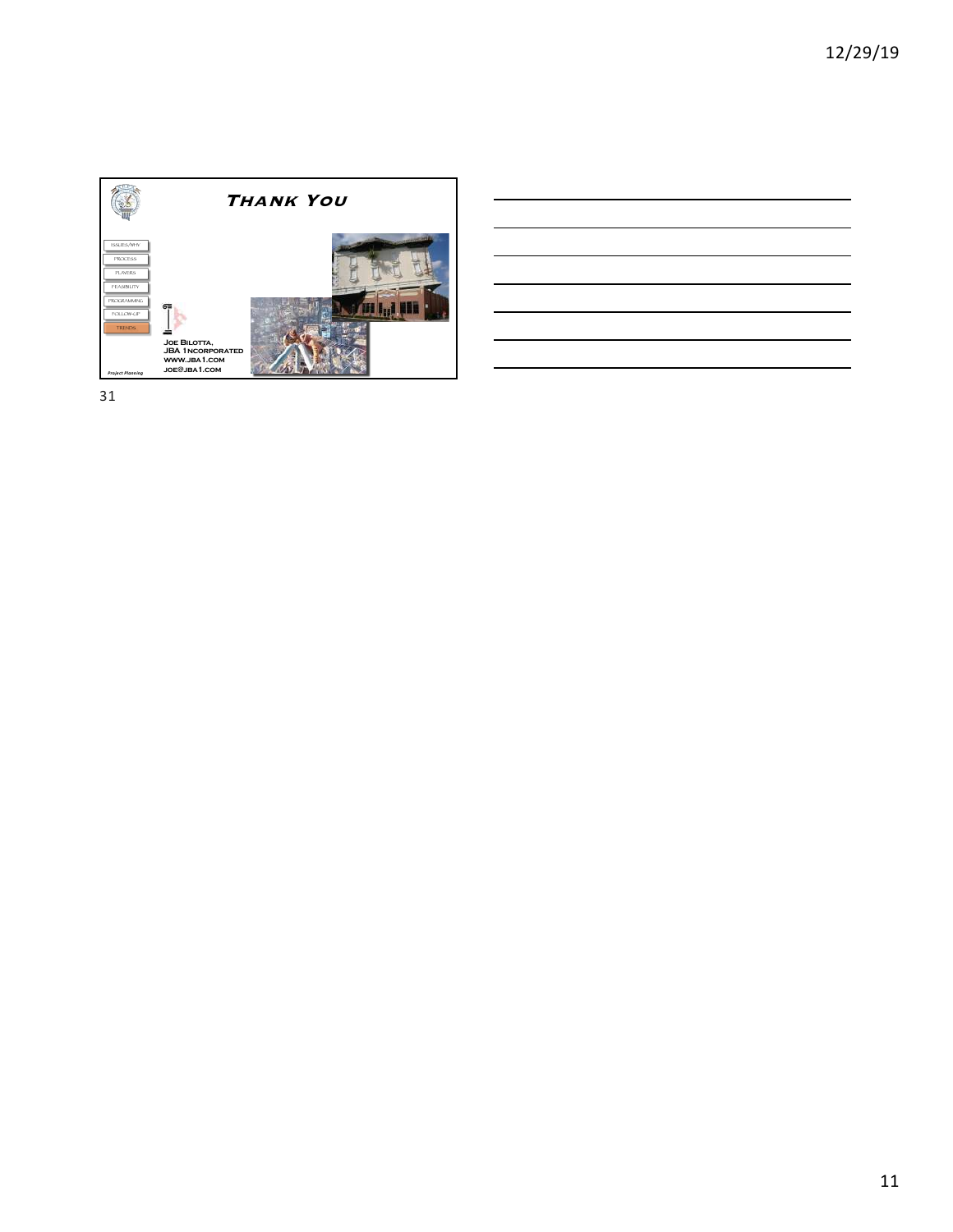Credit(s) earned on completion of this course will be reported to American Institute of Architects (AIA) Continuing Education Session (CES) for AIA members.

Certificates of Completion for both AIA members and non‐AIA members are available upon request.

This course is registered with AIA CES for continuing professional education. As such, it does not include content that may be deemed or construed to be an approval or endorsement by the AIA of any material of construction or any method or manner of handling, using, distributing, or dealing in any material or product.

Questions related to specific materials, methods, and services will be addressed at the conclusion of this presentation.



## Course Description

Space planning and management is one of the most sensitive issues that face facility organizations throughout the country. Changing technologies, new pedagogies, facility priorities, lack of resources, and ever evolving strategic planning issues challenge long accepted space planning practices in higher education. See how space planning can bridge the gap between academia and the physical plant. Understand how practices are moving from primarily a quantitative to a qualitative approach. Explore typical programming processes for capital projects and discuss this stage in the planning process is critical to the success of any project.

Continuing **Education Provider**